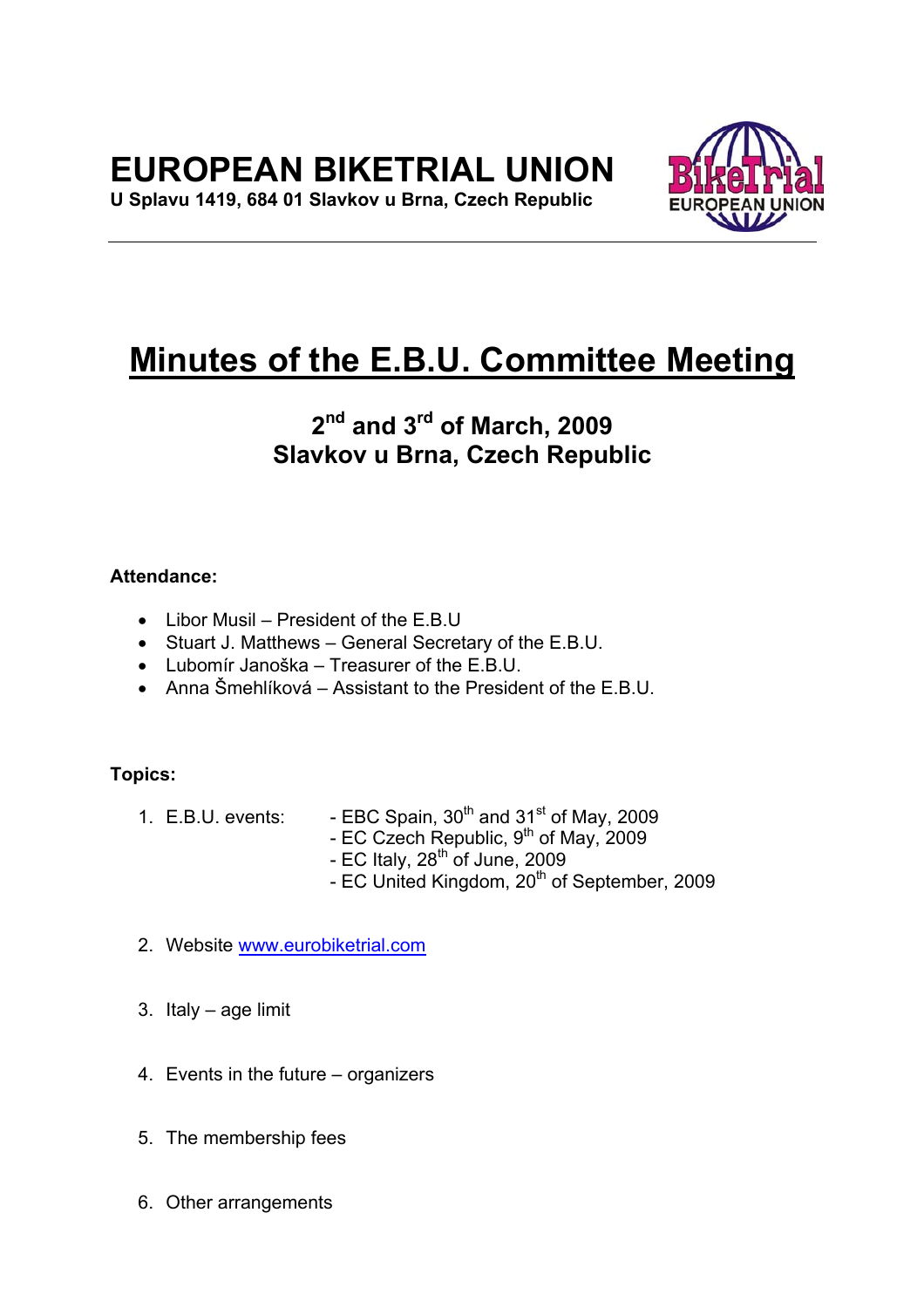*Point 1.*

# **EBC Spain, Girona – L´Escala**

We will send the example of the Agenda to the Spanish organizer with all of the categories, insurance etc. (the Agenda from Belgium from last year). We will send the Manual to Márius Mollá and to the organizer in Spain. We will write a letter to Mr. Angel Batlle from the Spanish BikeTrial Union with the checked Guidelines for organizing the EBC and with the example of the Agenda.

# **P: Anna Šmehlíková T: 10th of March, 2009**

We will ask the organizer for information about a training area for the riders and we will ask the Hostel Albergue – if they could send us more information about it. Also we must write to the Spanish organizer and ask that they use the official program Penalty Formula from Mr. Hiroshi Hirano uses for counting the results. In addition we will ask the organizer to arrange a place where people can meet for an evening dinner and to celebrate the 5<sup>th</sup> Anniversay of the EBU which was set up in the same place five years ago.

**P: Stuart Matthews T: 31st of March, 2009** 

# **EC Czech Republic, Březová**

Mrs. Anna Šmehlíková will promote the European Cup in Březová, Czech Republic with the organizer, Mr. Miroslav Bouda. We will send the brochures to all delegates and we will promote this event on our website. We can use as an attraction the closeness of Karel´s spa.

# **P: Anna Šmehlíková**  T: until the 15<sup>th</sup> of April, 2009

# **EC United Kingdom, Hook Woods**

We will publish the photos from the EC 2008 in U. K. as the promotion for this year's event on our website. We can publish also the place of the meeting and training before the event with the map from Google.

We changed the name of the National Delegate in the Agreement from Mr. Brian Matthews to Mr. Stuart Matthews. Mr. Stuart Matthews will sign the Agreement and send back the original to the E.B.U.

# **P: Anna Šmehlíková + Stuart Matthews**

**T: August 2009**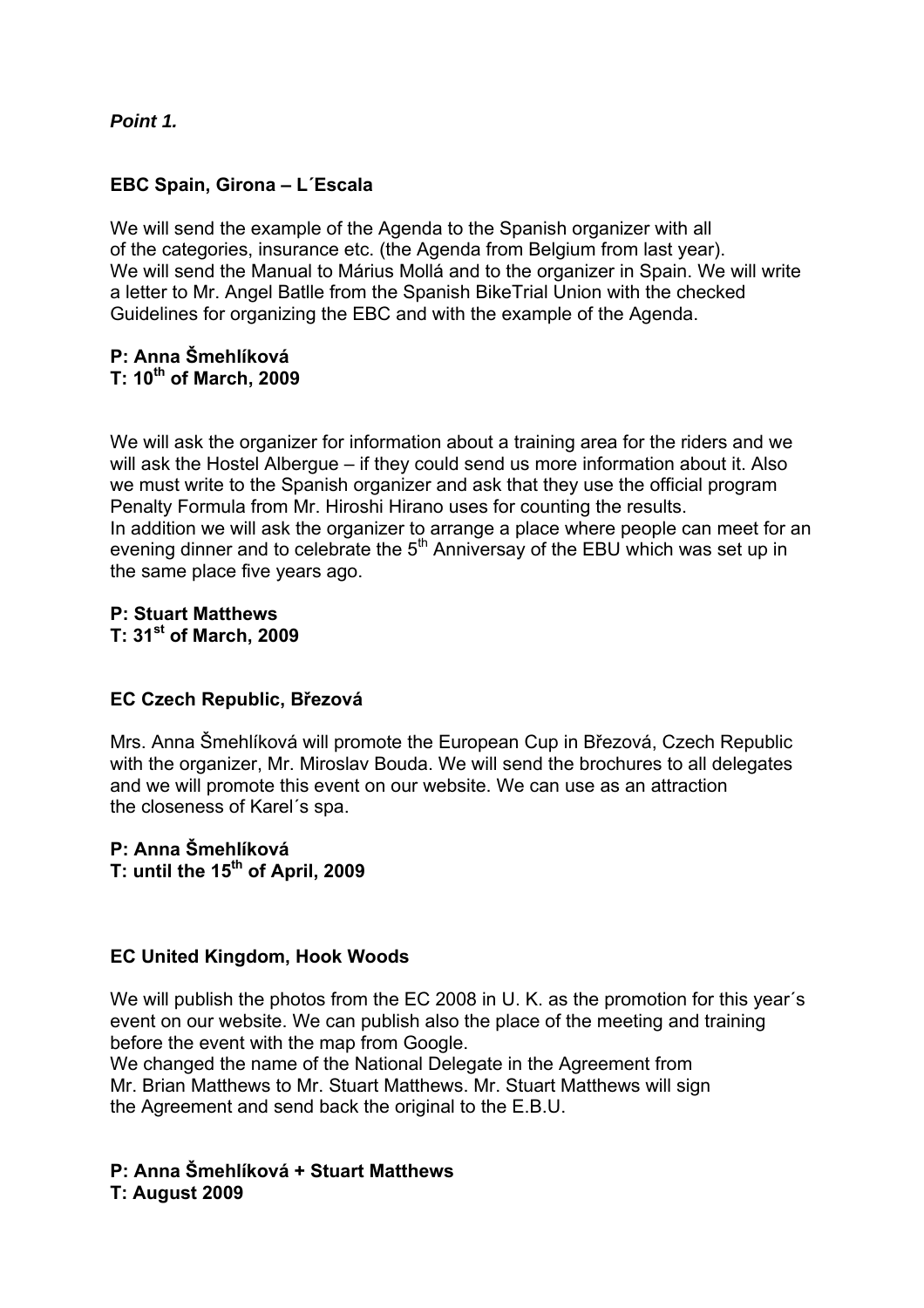# **EC Italy, Darfo Boario Terme**

We will invite the organizer of the EC in Italy to the European Cup in Czech Republic. Mr. Stuart Matthews will write this invitation. The E.B.U. could pay

the accommodation for the Italian organizer. We will recommend

to Mr. Giuliano Gualeni about the preparation of a small meeting and some training for the riders before the event in Italy.

We have to promote the Italian event with Mr. Giuliano Gualeni very well. We must offer something that attracts many riders, for example, accommodations at a good price.

He should try to organize a small meeting and training area for the riders before the event. Delegates have to promote it in their countries. We will publish the European Cup on our website.

**P: Stuart Matthews T: April 2009** 

# **For all rounds of the EC in 2009**

The E.B.U. will support the ELITE category with financial awards in the amounts of 500 Euros, 300 Euros and 20 Euros. Also E.B.U. will buy 10 cups.

**P: Lubomír Janoška T: 30th of April, 2009** 

#### **For all E.B.U. events**

Mr. Lubomír Janoška will prepare the proposal for the new punch cards for the EBC and EC. After the approval we will make the punch cards for this and next season.

#### **P: Lubomír Janoška T: 30th of April, 2009**

Mr. Stuart Matthews will write the letter to all delegates and organizers that we will give the punch cards.

**P: Stuart Matthews T: 30th of April, 2009** 

*Point 2.*

We will cooperate with the European delegates and we will prepare the events calendar for this year with all of the European events. The calendar will be published on our website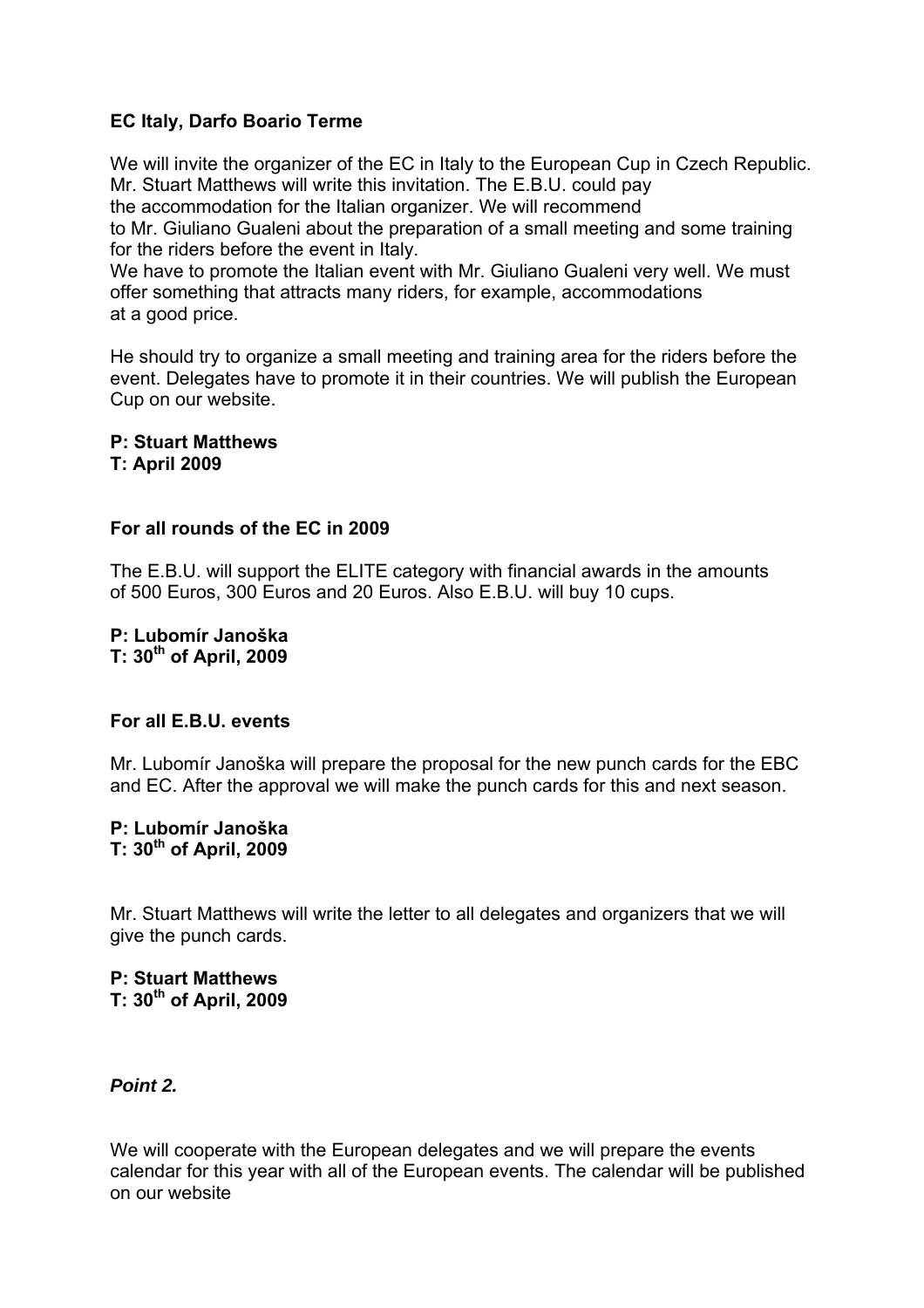# **P: Anna Šmehlíková T: 31st of March, 2009**

The E.B.U. Committee adjusted the Guidelines for the organizing of the European cup and Guidelines for the organizing of the European championship. Both documents will be published on our website.

# *Point 3.*

Mr. Stuart Matthews will contact Mr. Giuliano Gualeni and they will try to find a resolution to the problem concerning categories Poussin and Benjamin.

### **P: Stuart Matthews + Libor Musil T: 30th of April, 2009**

# *Point 4.*

In April we will send to all delegates the form for the organizing of events next year. There they can write their possibilities, expectations etc. We would like to have the events in Italy, France and Germany.

# **P: Libor Musil T: 31st of May, 2009**

The EBU received the personal letter from Mr. Alain Remy and Mr. Libor Musil will write the letter concerning the competition in next year´s events.

# **P: Libor Musil T: 31st of March, 2009**

# *Point 5.*

The membership fees from last year, 2008 – were not paid France, Finland and Germany. We will send them again the caution about their duty to pay.

# **P: Lubomír Janoška T: 31st of March, 2009**

Mrs. Anna Šmehlíková will prepare the invoices for this year and she will send them together the letters to all delegates. Also the E.B.U. committee will discuss the membership fees with all delegates at the next meeting.